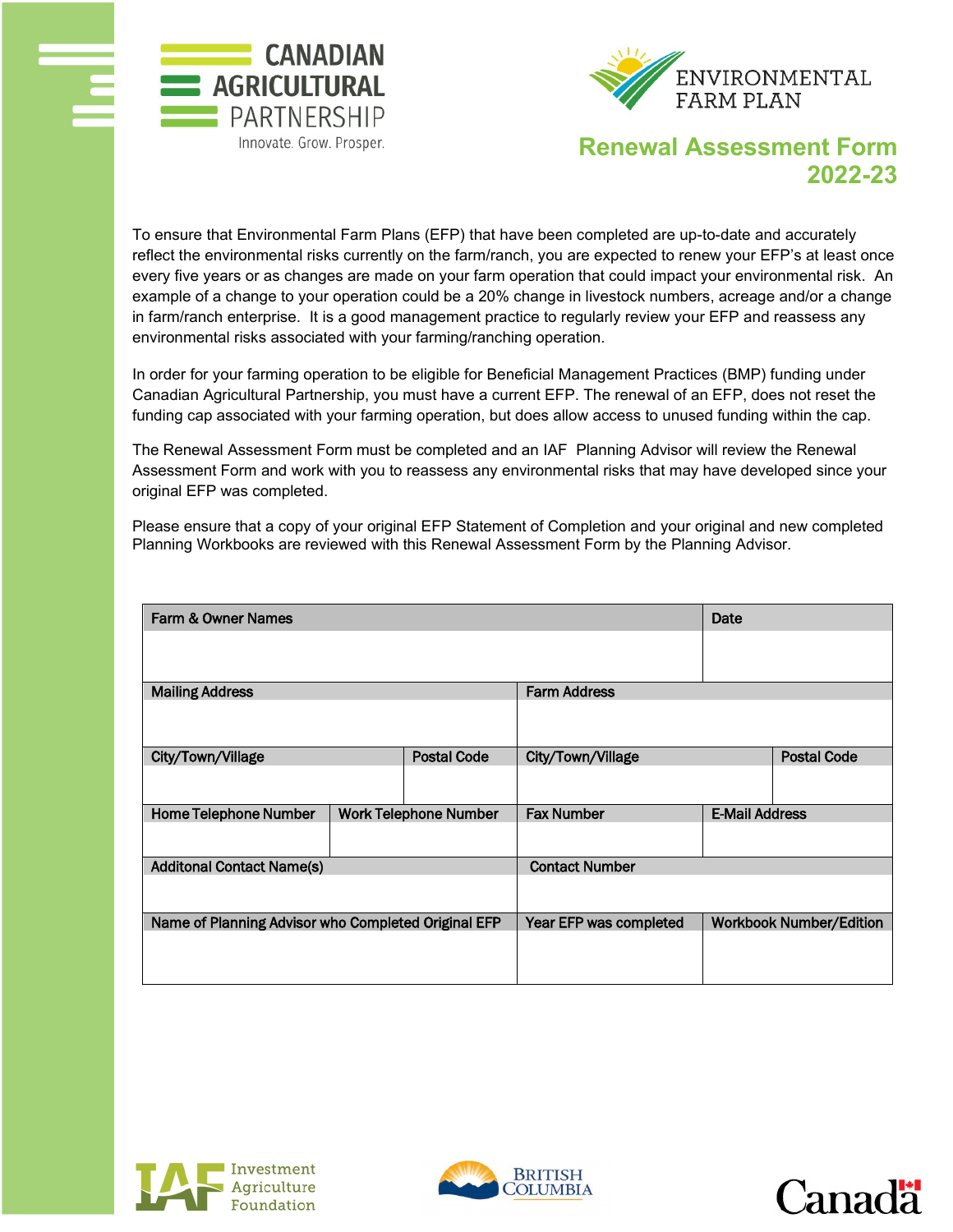| General Description of Operation: (i.e., type of operation, area, number of livestock, general location) |  |  |  |  |  |
|----------------------------------------------------------------------------------------------------------|--|--|--|--|--|
|                                                                                                          |  |  |  |  |  |

## Field Identification Information (covered by this EFP):

| Field name   | <b>Roll Number</b> | Area          | <b>Owned or Leased</b> | <b>Current Crop</b> |
|--------------|--------------------|---------------|------------------------|---------------------|
| e.g. Home #1 | 782 - 12990.000.   | 22.6 hectares | <b>Leased</b>          | <b>Corn Silage</b>  |
|              |                    |               |                        |                     |
|              |                    |               |                        |                     |
|              |                    |               |                        |                     |
|              |                    |               |                        |                     |
|              |                    |               |                        |                     |
|              |                    |               |                        |                     |
|              |                    |               |                        |                     |
|              |                    |               |                        |                     |
|              |                    |               |                        |                     |

## Indicate use of all farmland you own, rent and lease in the table below.

| Date                                              | <b>Annual Crop</b><br><b>Hectares</b> | <b>Tame Forage</b><br><b>Hectares</b> | <b>Native Forage</b><br><b>Hectares</b> | Horticulture/<br>Greenhouse<br><b>Hectares</b> | <b>Other Hectares</b> | <b>Total Hectares</b> |
|---------------------------------------------------|---------------------------------------|---------------------------------------|-----------------------------------------|------------------------------------------------|-----------------------|-----------------------|
| Hectares at time<br>original EFP was<br>Completed |                                       |                                       | +                                       |                                                | =                     |                       |
| Current<br><b>Hectares</b>                        |                                       |                                       | $\ddot{}$                               |                                                | =                     |                       |

If applicable, indicate the number of livestock in the table below.

| Date                                                          | <b>Beef</b> | Dairy | <b>Hogs</b> | Poultry | <b>Other Livestock</b> | <b>Total Livestock</b> |
|---------------------------------------------------------------|-------------|-------|-------------|---------|------------------------|------------------------|
| Livestock<br>numbers at time<br>original EFP was<br>completed |             | $+$   |             | ÷.      | =                      |                        |
| Current livestock<br><b>Numbers</b>                           | +           | $\pm$ |             | +       | =                      |                        |